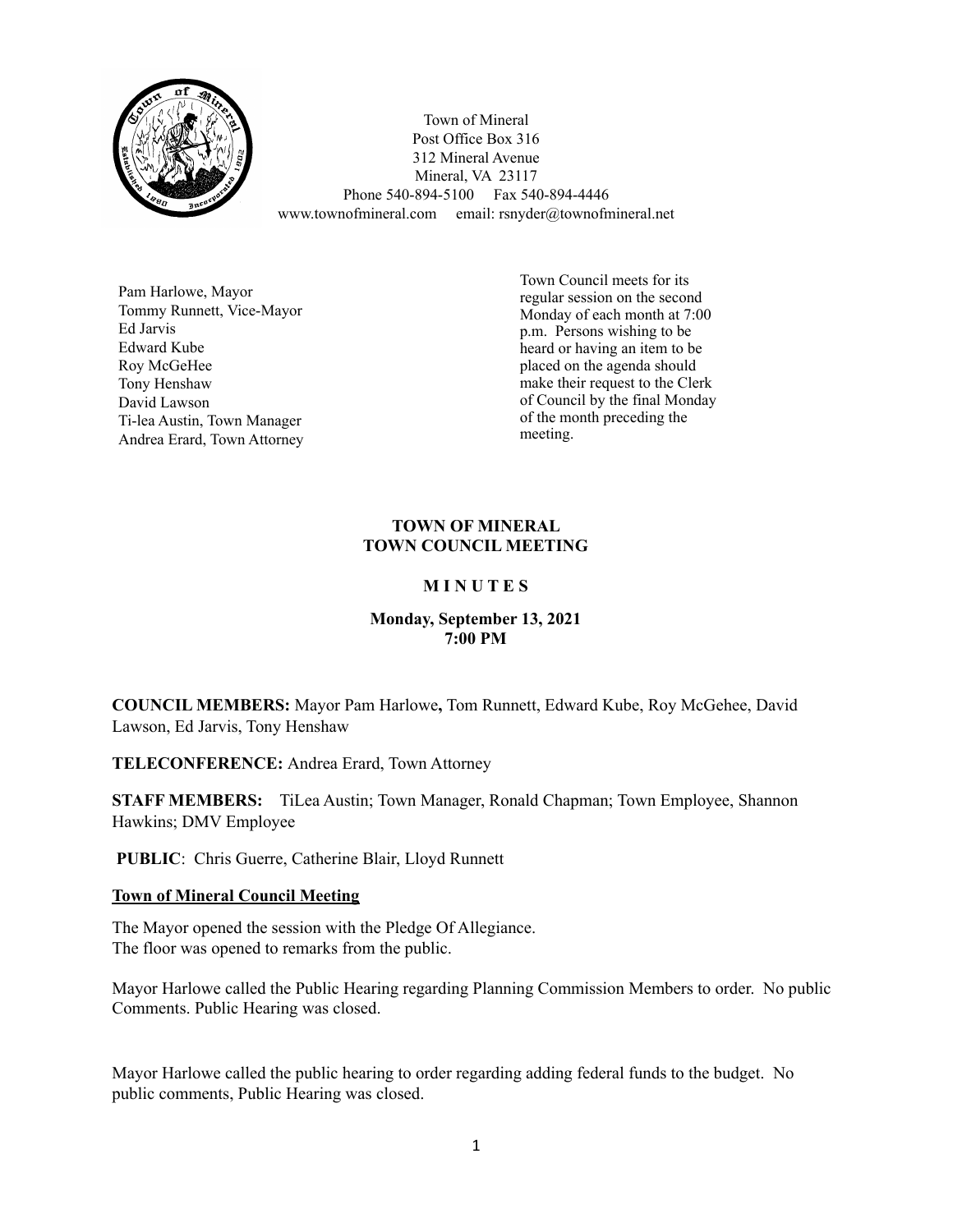Mayor Harlowe opened the meeting to Public Comments.

Chris Guerre spoke to the Town ministerial duties including providing packets and agendas to residents at the same time they are made available to Town Council. He stated that the Town is in violation of the Freedom of Information Act on several points. The Town attorney asked which ones, to which Mr. Guerre offered to meet with the attorney to discuss.

Lloyd Runnett requested that the Council approve a road name change inside Walton Park from E.6th Street to Budgie Lane.

**Motion was made by Mr. Lawson to approve the name change from E. 6th Street to Budgie Lane. Seconded by Mr. Jarvis. Motion was passed (4-1-1).**

| <b>Ed Jarvis - yes</b>    | David Lawson – yes               |
|---------------------------|----------------------------------|
|                           | Roy McGehee – no                 |
| Ed Kube – yes             | <b>Tommy Runnett - abstained</b> |
| <b>Tony Henshaw - yes</b> |                                  |

The Chamber of Commerce

made a presentation regarding the agenda of events for Louisa County.

**Motion was by Mr. Kube to approve the agenda. Seconded by Mr. Runnett. Motion was passed with a unanimous vote.**

| <b>Tommy Runnett</b> – yes | <b>Roy McGeHee - yes</b> |
|----------------------------|--------------------------|
| <b>Ed Jarvis</b> – yes     | Tony Henshaw – yes       |
| Ed Kube – yes              | David Lawson – yes       |

A discussion was had to approve minutes from August, but at advice from the Attorney, action was continued based on missing information regarding the Planning Commission and what motions were made in the minutes.

**Attorney Report:** Ms. Erard reported that there were new mandates regarding employers handling Covid19. She stated that there were fines (per day) based on non compliance. The Town is required to have a Covid specific Return to Work Policy, A policy for anonymous reporting of violations to the Covid protocols, we must provide hand sanitizer and cleaning supplies for all employees, and that ALL employees must wear a mask while inside the building. Workplace Hazard Assessments must be completed per department, and updated regularly. The Town Attorney will work with the Town Manager to assure compliance with the new mandates. In the absence of the Manager the attorney will work with the Personnel Committee.

Mr. Lawson asked about a vaccination requirement, and Ms. Erard stated that there is currently no mandate, but the Town can take steps to require all employees to be vaccinated.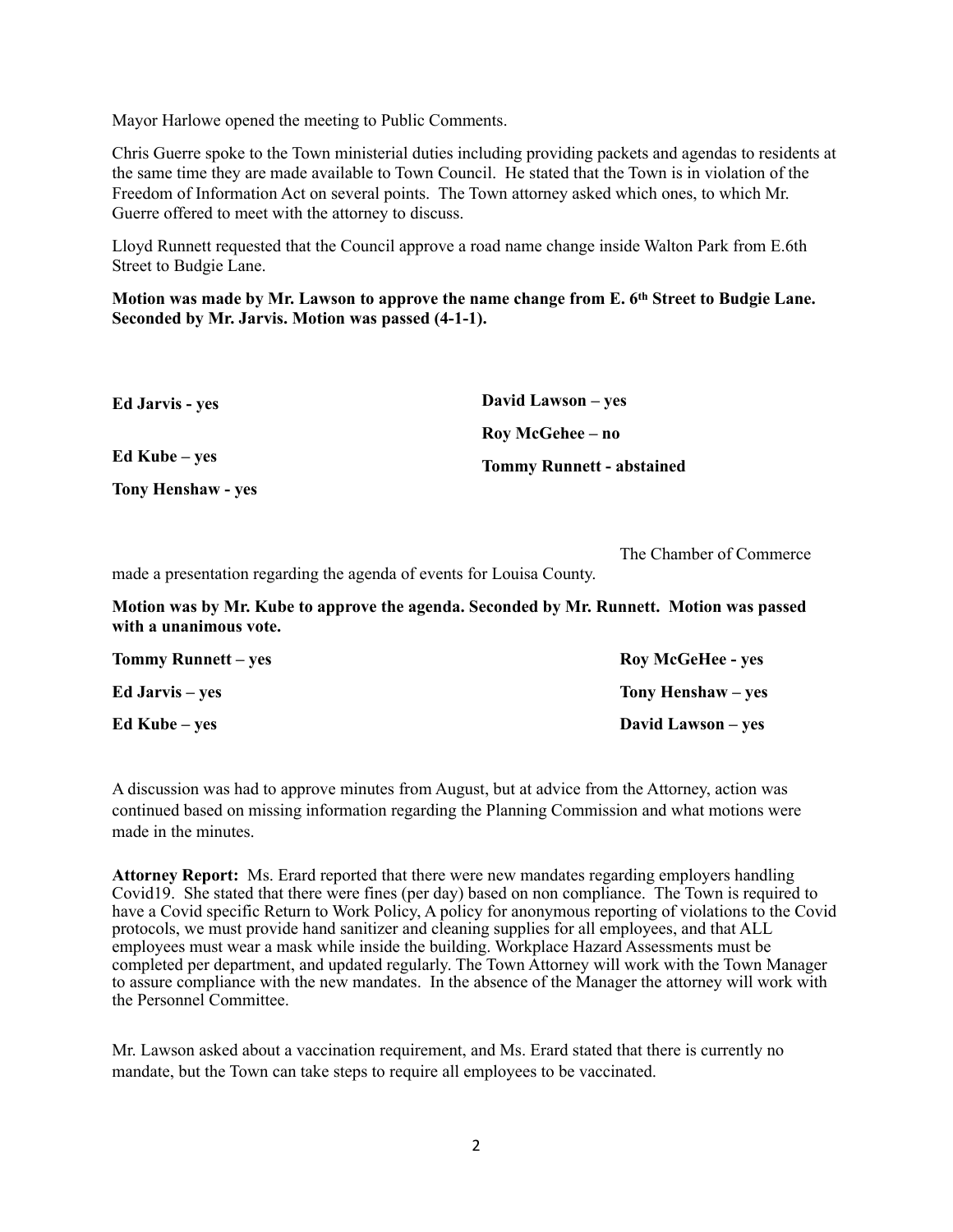**Motion was made to approve bills as presented by Mr. Lawson. Seconded by Mr.McGehee. Motion was passed with a unanimous vote.** 

| <b>Tommy Runnett</b> – yes | <b>Roy McGeHee - yes</b> |
|----------------------------|--------------------------|
| <b>Ed Jarvis</b> – yes     | Tony Henshaw – yes       |
| Ed Kube – yes              | David Lawson – yes       |

**Beautification Committee:** Mr. Kube brought up the condition of the plants and shrubs in front of the mural located at the Farmers Market. Discussion was had as to whether the Town would handle the clean up, or the property owner. Mr. Runnett stated that he feels the Town should not send employees on to private property to maintain without billing them, as it puts us in a gray area.

**Cemetery Committee**: Mr. Runnett would like to go with the second proposal for maintenance on cemetery grounds, as the first vendor had not replied. It was mentioned that we would send a maintenance member to clean up around the Columbarium if we could not get the maintenance done quickly.

**Water and Sewer Committee:** Mr. Runnett reviewed the remainder of the upgrades and improvements needed to the water and sewer system, and proposed that we move in to phase 2 and 3, completing the sewer system upgrade. He further requested that the Council approve awarding the contract to Tri State Utilities, not to exceed \$306,108.00

**Motion was made by Mr. Runnett to approve the expenditure and award the contract as mentioned above. Seconded by Mr.Jarvis. Motion was passed with a unanimous vote.**

| Tommy Runnett – yes | <b>Roy McGeHee - yes</b> |
|---------------------|--------------------------|
| Ed Jarvis – ves     | Tony Henshaw – yes       |
| Ed Kube – ves       | David Lawson – yes       |

Scope of work, and timeframe will be updated at a later date.

**Personnel Committee:** Mr Kube informed Council that there were three job descriptions being reviewed and hopefully adopted tonight under new business, and advised Council that the Employee Handbook will need to be reviewed and edited as well, and considered for adoption at a later date. D. Lawson suggested that the Council take time to review and suggest edits, and return feedback to the Personnel Committee NLT October 8, 2021.

**Audit Committee: Mr. Kube made a motion to pay Robinson Farmer & Cox the total amount of the current invoice. Seconded by Mr. Runnett. Motion was passed with a unanimous vote.** 

| <b>Tommy Runnett</b> – yes | <b>Roy McGeHee - yes</b> |
|----------------------------|--------------------------|
| <b>Ed Jarvis</b> – yes     | Tony Henshaw – yes       |
| Ed Kube – yes              | David Lawson – yes       |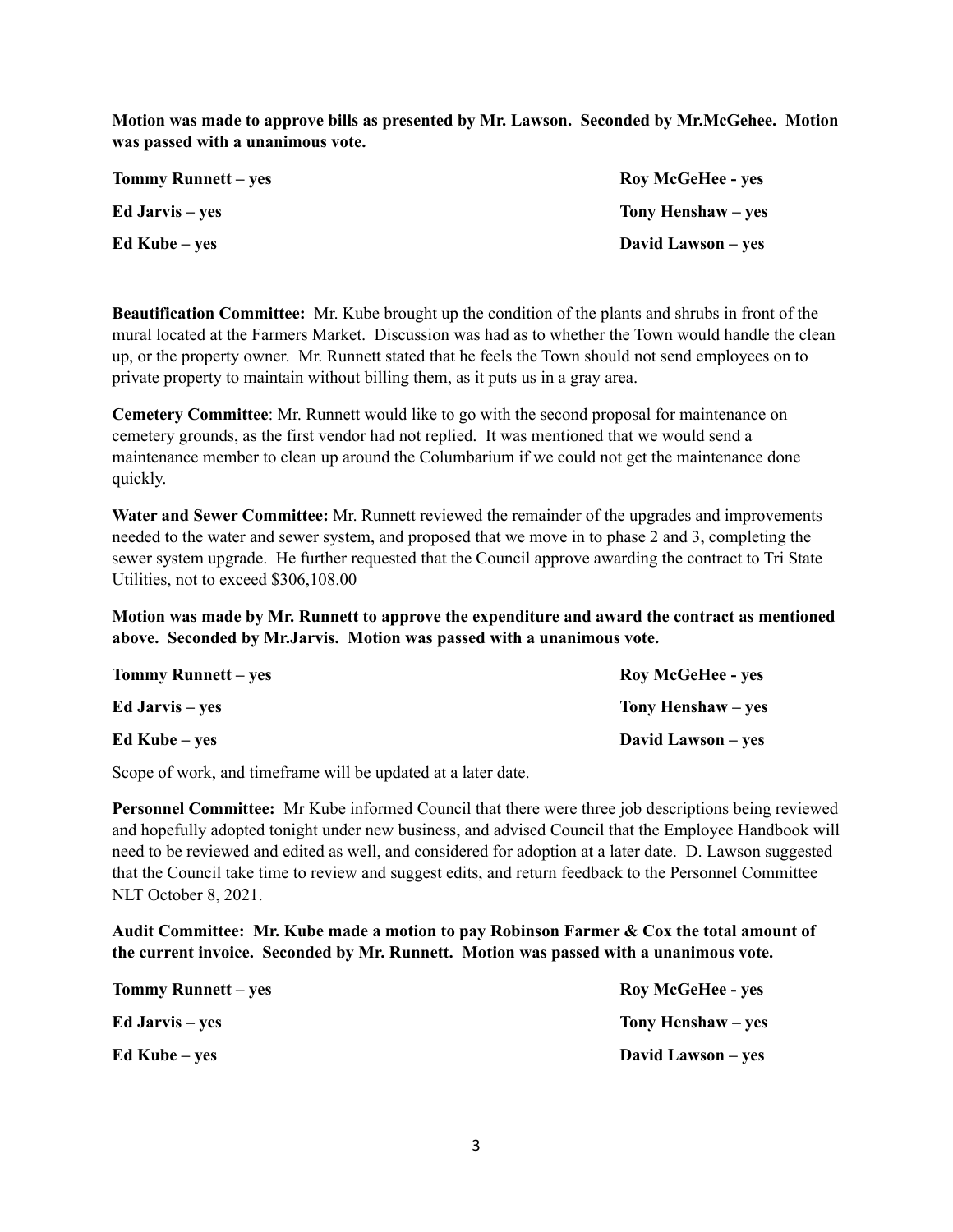Mayor Harlowe stated that the Town would need to hold a Public Hearing in regards to water deposits being refunded. Discussion followed, being advised by the Town Attorney that the deposit was created by ordinance, so to refund it we would have to pass an additional ordinance.

**Motion was made to hold a Public Hearing regarding Water Deposits by Mr. Lawson. Seconded by Mr. McGehee. Motion was passed with a unanimous.**

| <b>Tommy Runnett</b> – yes | <b>Roy McGeHee - yes</b> |
|----------------------------|--------------------------|
| <b>Ed Jarvis</b> – yes     | Tony Henshaw – yes       |
| Ed Kube – yes              | David Lawson – yes       |

Mr. Chapman spoke requesting that the Town Council recognize the Mineral Historic Foundation as the leading authority for the preservation and protection of Historic fact in the Town. The presentation included long term goals and short term goals.

**Motion was made by Mr. Jarvis to recognize the Mineral Historic Foundation as the leading authority of Historical Preservation. Seconded by Mr. Runnett. Motion was passed with a unanimous vote.** 

| Tommy Runnett – yes    | <b>Roy McGeHee - yes</b>  |
|------------------------|---------------------------|
| <b>Ed Jarvis</b> – yes | Tony Henshaw – yes        |
| Ed Kube – yes          | <b>David Lawson</b> – yes |

The Town Attorney informed the Council that we would need a motion to amend the budget, adding Federal Funds to the overall budget.

**Motion was made by Mr. Runnett to amend the current budget by adding federal funds. Seconded by Mr. Lawson. Motion was passed with a un animous vote.**

| Tommy Runnett – yes    | <b>Roy McGeHee - yes</b>  |
|------------------------|---------------------------|
| <b>Ed Jarvis</b> – yes | Tony Henshaw – yes        |
| Ed Kube – yes          | <b>David Lawson</b> – yes |

Jim Snider, Chairman of the Planning Commission, spoke to lower the number of members on the Planning Commission to seven total.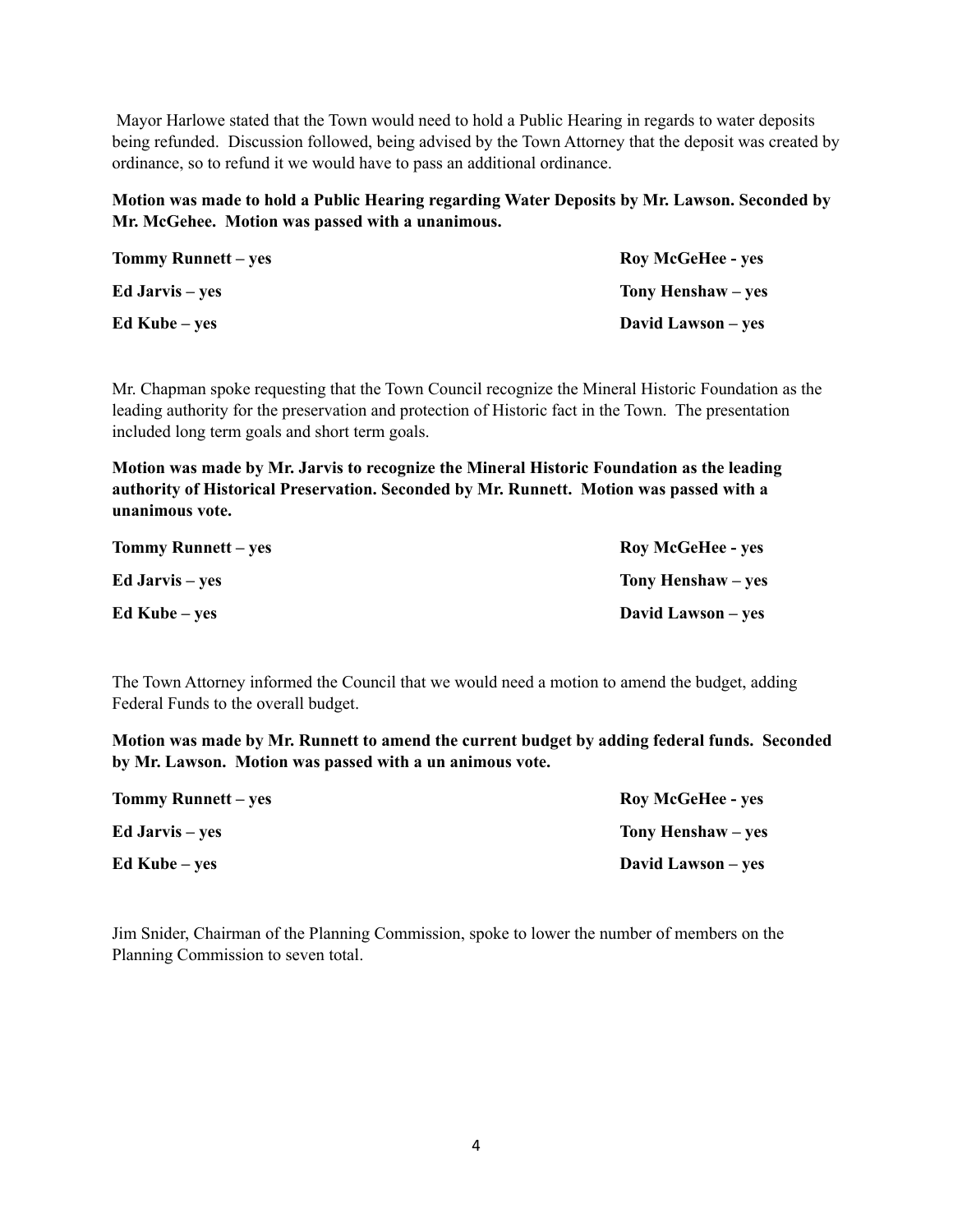**Motion made by Mr. Runnett to change the number of total members on the Planning Commission to seven. Seconded by Mr. Jarvis. Motion was passed with a unanimous vote.**

| <b>Tommy Runnett</b> – yes | <b>Roy McGeHee - yes</b> |
|----------------------------|--------------------------|
| <b>Ed Jarvis</b> – yes     | Tony Henshaw – yes       |
| Ed Kube – yes              | David Lawson – yes       |

Mr. Kube spoke on behalf of the Personnel Committee to adopt and approve the job descriptions of the DMV Manager, DMV Clerk, and Special Projects Coordinator. Discussion followed regarding specific job duties and responsibilities. It was suggested by Mr. Lawson to change the job description title to DMV Supervisor versus Manager, upon the recommendation of the Town Manager.

**Motion was made by Mr. Kube to approve as amended the job descriptions of the DMV Supervisor and DMV Clerk. Seconded by Mr. Lawson. Motion was passed with a unanimous vote.**

| <b>Tommy Runnett</b> – yes | <b>Roy McGeHee - yes</b> |
|----------------------------|--------------------------|
| <b>Ed Jarvis</b> – yes     | Tony Henshaw – ves       |
| Ed Kube – yes              | David Lawson – yes       |

**Motion was made by Mr. Lawson to adopt the position and job description of Special Projects Coordinator and Planner as amended. Seconded by Mr. Kube. Motion was passed with a unanimous vote.** 

| <b>Tommy Runnett</b> – yes | <b>Roy McGeHee - yes</b> |
|----------------------------|--------------------------|
| <b>Ed Jarvis</b> – yes     | Tony Henshaw – yes       |
| Ed Kube – yes              | David Lawson – yes       |

Mayor Harlowe brought up the Mineral Mercantile wanting to have an event in the grass between the building, and why was the Town requiring a peddlers license for each vendor that she had involved. The Town Manager, T. Austin, stated that she did not see a difference between the peddlers who set up in Millers Market, and the event that the Mercantile was planning - and we needed to charge them all, or charge none at all. Mayor Harlowe stated that the "peddlers" in Millers Market parking lot did not already have a business license in Town, and if anything should be charged a one-time event license.

**Motion was made by Mr. McGehee to refund the peddlers fees to those who set up outside Millers Market. Seconded by Mr. Runnett. Motion was passed.**

| <b>Tommy Runnett</b> – yes | <b>Roy McGeHee - yes</b> |
|----------------------------|--------------------------|
| Ed Jarvis – abstained      | Tony Henshaw – yes       |
| $Ed$ Kube – yes            | David Lawson – yes       |